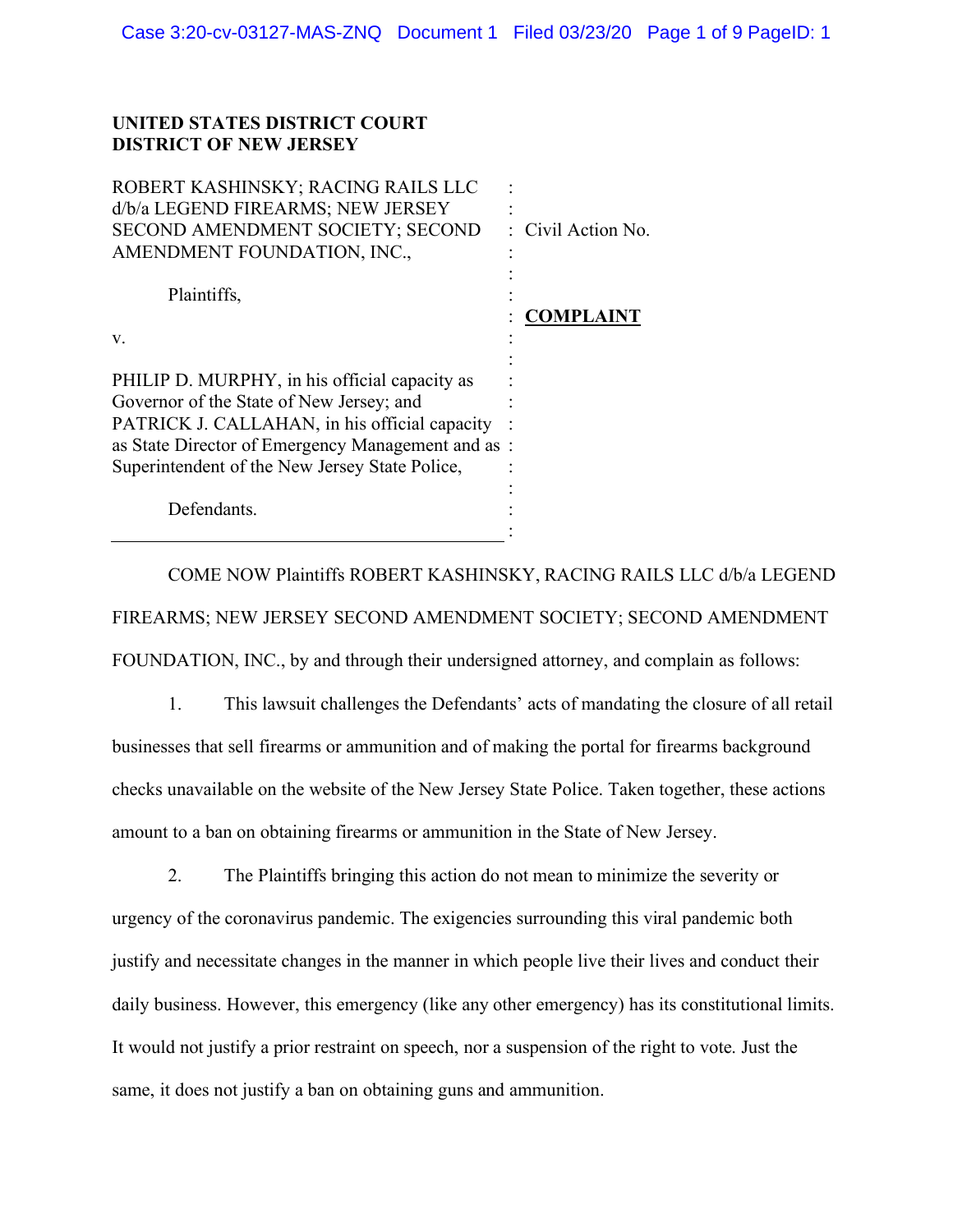#### **VENUE AND JURISDICTION**

3. The Court has subject matter jurisdiction under 28 U.S.C. §§ 1331, 1343.

4. The Court has personal jurisdiction over the Defendants because each acted, acts and threatens to act under the color of the laws of the State of New Jersey and each did so, does so and threatens to do so within the geographic confines of the State and District of New Jersey.

5. Venue is proper in this district pursuant to 28 U.S.C. § 1391(b)(1)-(2).

## **PARTIES**

6. Plaintiff ROBERT KASHINSKY is a natural person residing in Somerset (Somerset County), New Jersey.

7. Plaintiff RACING RAILS LLC d/b/a LEGEND FIREARMS ("Legend Firearms") is a limited liability company organized under New Jersey law that transacts business in Monroe Township (Middlesex County), New Jersey.

8. Plaintiff NEW JERSEY SECOND AMENDMENT SOCIETY ("NJ2AS") is a not-for-profit corporation organized under New Jersey law with its principle office in Mercer County, New Jersey.

9. Plaintiff SECOND AMENDMENT FOUNDATION, INC. ("SAF") is a not-forprofit corporation organized under Washington law with its principle office in King County, Washington.

10. Defendant PHILIP D. MURPHY is the Governor of the State of New Jersey, and he is named as a defendant in his official capacity as such.

11. Defendant PATRICK J. CALLAHAN is the State Director of Emergency Management in New Jersey and is also the Superintendent of the New Jersey State Police, and he is named as a defendant in his official capacity as such.

-2-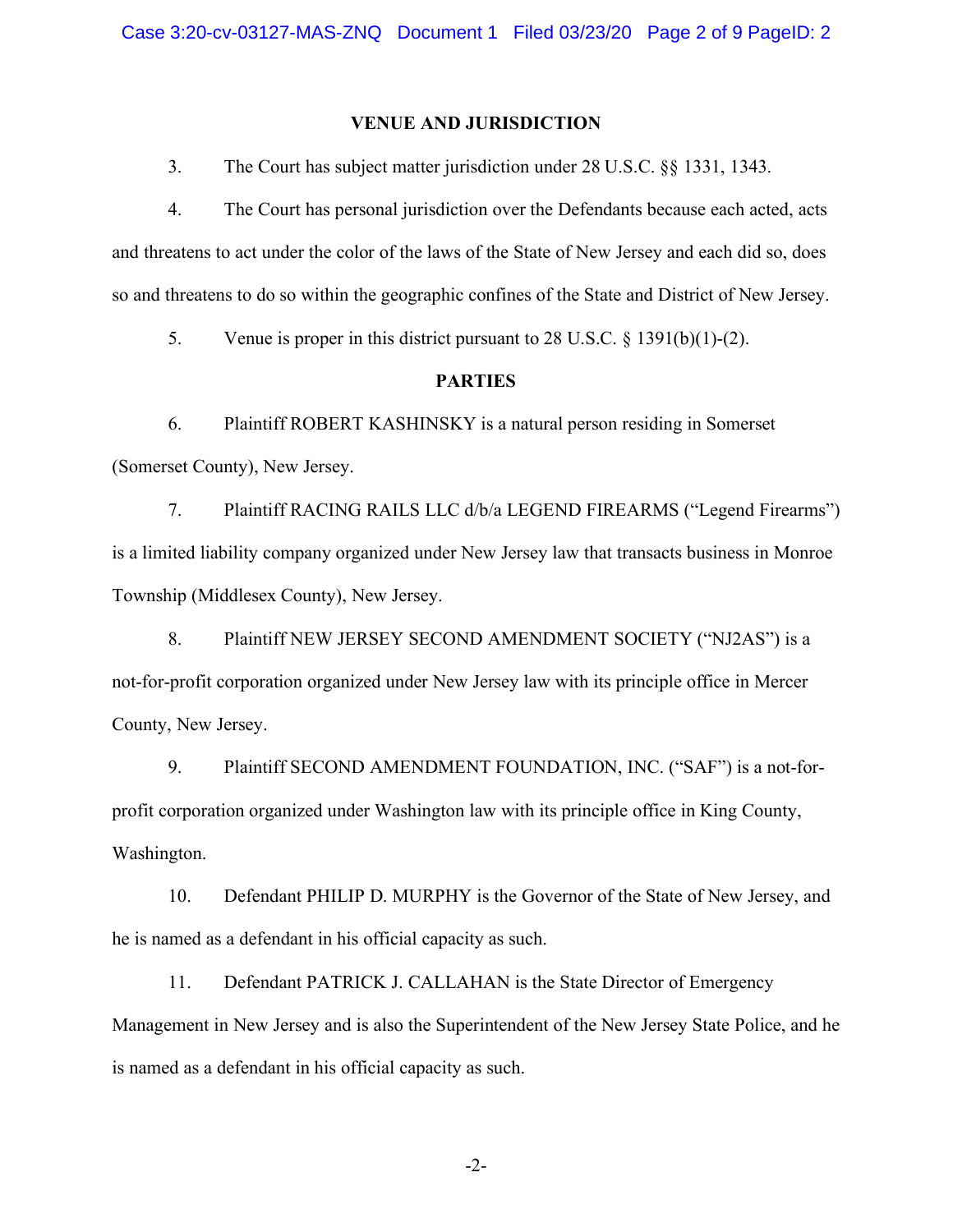## **PERTINENT CONSTITUTIONAL PROVISIONS**

12. The Second Amendment to the United States Constitution provides:

A well-regulated Militia being necessary to the security of a free State, the right of the people to keep and bear Arms shall not be infringed.

13. The Second Amendment "guarantee[s] the individual right to possess and carry

weapons in case of confrontation." *District of Columbia v. Heller*, 554 U.S. 570, 592 (2008).

14. The Fourteenth Amendment to the United States Constitution provides in pertinent part:

> No state shall make or enforce any law which shall abridge the privileges or immunities of citizens of the United States; nor shall any state deprive any person of life, liberty, or property, without due process of law; nor deny to any person within its jurisdiction the equal protection of the laws.

15. The Second Amendment "is fully applicable to the States." *McDonald v. City of* 

*Chicago*, 561 U.S. 742, 750 (2010); *see also id.* at 805 (Thomas, J., concurring).

16. The "core lawful purpose" of the right to keep and bear arms is "self-defense."

*Heller*, 554 U.S. at 571, 630; *accord McDonald*, 561 U.S. at 767-68.

17. In *Heller*, the Supreme Court did not intend "to cast doubt on . . . laws imposing conditions and qualifications on the commercial sale of arms," which are "examples" of "presumptively lawful regulatory measures." *Heller*, 554 U.S. at 626-27 & n.26.

18. "Commercial regulations on the sale of firearms do not fall outside the scope of the Second Amendment[.]" *United States v. Marzzarella*, 614 F.3d 85, 92 n.8 (3d Cir. 2010). Rather, "prohibiting the commercial sale of firearms . . . would be untenable under *Heller*." *Id.*

# **PERTINENT STATUTES AND REGULATIONS**

19. It is illegal to purchase a firearm in New Jersey unless an individual holds a Firearms Purchaser Identification card ("FPID"). *See* N.J.S.A. §§ 2C:39-5(b)-(c), 2C:58-3(b)(1). To obtain a FPID, a person must submit fingerprints and pass a background check investigation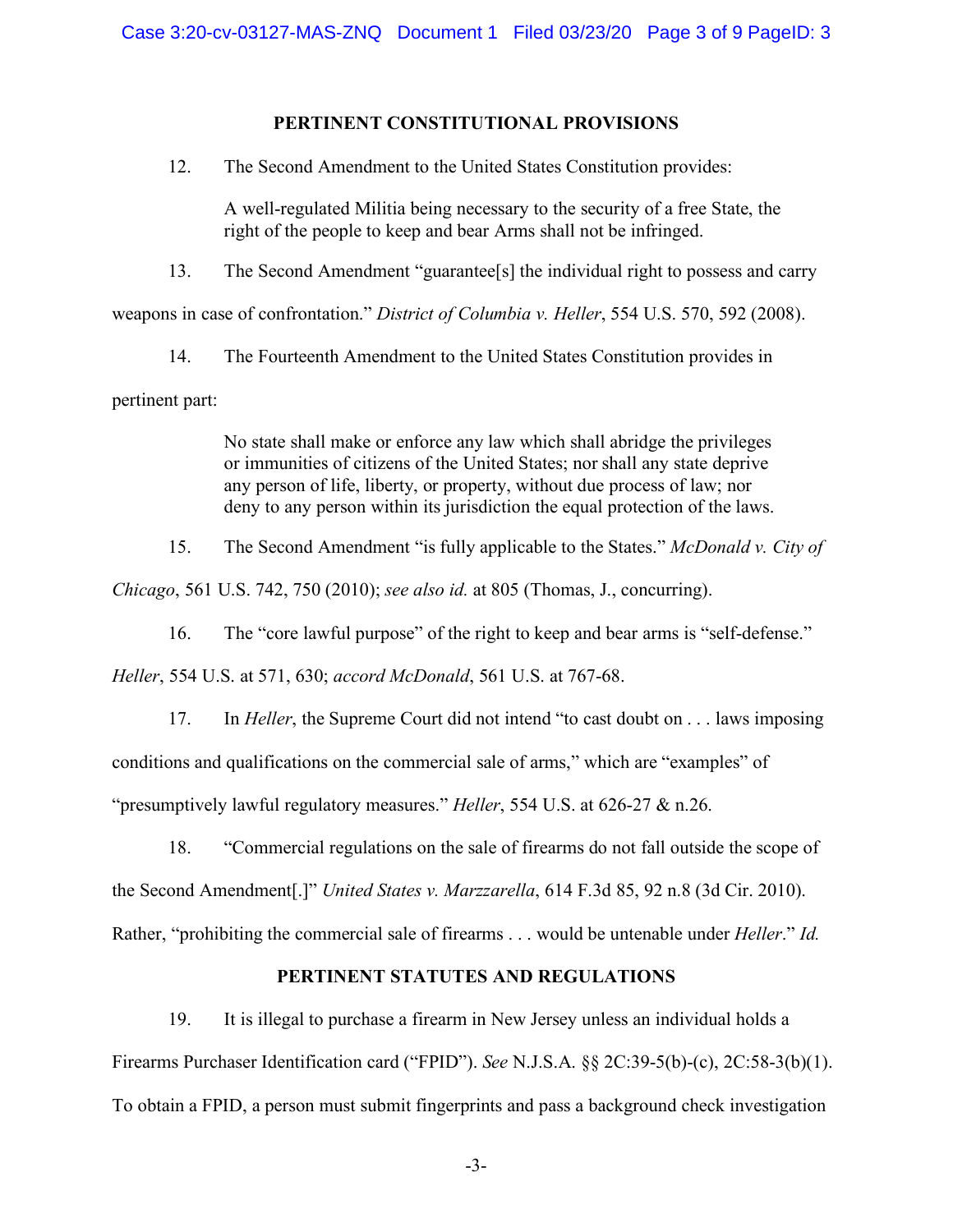conducted by local police authorities. *See* N.J.S.A. § 2C:58-3(e)-(f). Police cannot issue an FPID to any person who (*inter alia*) has been convicted of a crime, confined to a mental institution, subjected to a restraining order, or who is under the age of 18. *See id.* § 2C:58-3(c).

20. It is also illegal to purchase a firearm in New Jersey unless the transaction is conducted "through a licensed retail dealer" in firearms. N.J.S.A. § 2C:58-3(a)(2), (b)(2). A licensed retail dealer is obliged to complete a background check before consummating a firearm transaction. *Id.* § 2C:58-3(a)(3), (b)(3); *see also id.* 18 U.S.C. § 922(t); N.J.A.C. §§ 13:54-3.12, -  $3.13(a)(6)$ .

21. In New Jersey, the Division of State Police conducts background checks in connection with firearm sales. N.J.A.C. §§ 13:54-1.2, -3.12, -3.13(a)(6), -3.19. However, the National Instant Check System maintained by the federal government is also available to complete background checks.

## **EXECUTIVE ORDER 107 AND THE CLOSURE OF THE BACKGROUND CHECK PORTAL**

22. As the Court is aware, a novel coronavirus has caused a pandemic illness that is spreading throughout the world, including the United States and the State of New Jersey. Public officials are taking action to attempt to contain and mitigate this illness. It is unclear how long it will take for this pandemic illness to run its course, and estimates have ranged from one month to 18 or more months.

23. On March 21, 2020, Defendant Governor Murphy issued Executive Order 107, which (pertinently) ordered that "[t]he brick-and-mortar premises of all non-essential retail businesses must close to the public as long as this Order remains in effect." Executive Order 107 did not include licensed firearms dealers in its list of "essential" businesses, meaning that they must be "close[d] to the public" for the duration of the order.

-4-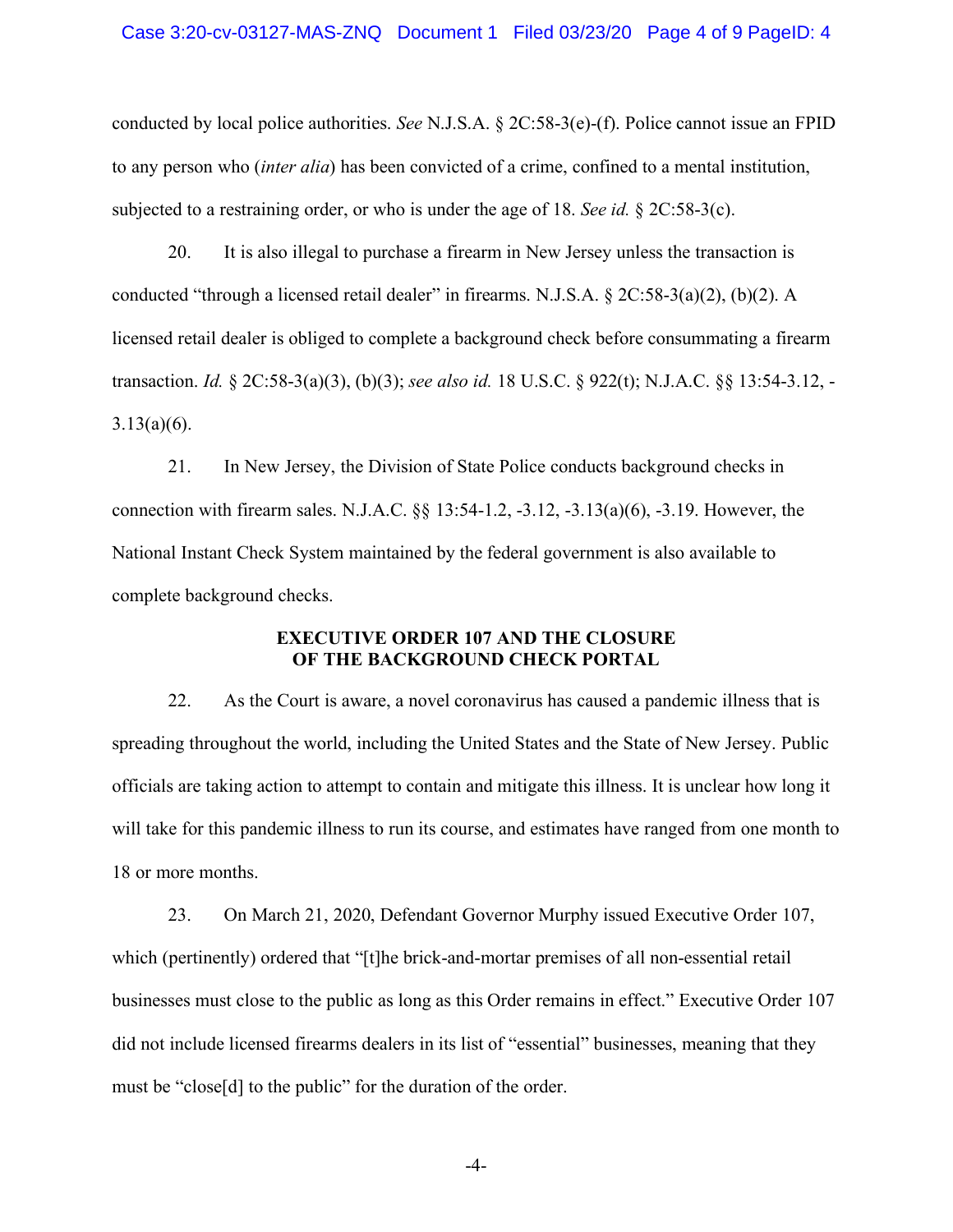24. Although Executive Order 107 did not address the firearms background checks that the Division of State Police conducts, shortly after Defendant Governor Murphy issued the order, the Division of State Police posted a notice on the background check portal of its website indicating that the State Police would no longer conduct background checks. Since the end of March 21, 2020, it has been impossible to submit a background check to the Division of State Police for approval.

## **DEFENDANTS' ACTUAL AND THREATENED ENFORCEMENT OF THE CHALLENGED LAWS, POLICIES AND PRACTICES AND ITS INJURY TO THE PLAINTIFFS**

25. Plaintiff Robert Kashinsky does not own any firearms. He recently obtained a FPID. When the novel coronavirus began to spread in the United States, he became concerned about his ability to protect himself and his wife in the event that the situation developed such that emergency services were unavailable or were not reliably available. He decided that it had now become an appropriate time to purchase a firearm.

26. On March 21, 2020, Plaintiff Kashinsky visited the premises of a licensed firearms dealer in New Jersey and decided that he would purchase one of two particular long guns (a rifle and a shotgun) they had in the store. Plaintiff elected to return to the store on Tuesday, March 24, 2020 to purchase the one he ultimately decided upon.

27. On March 22, 2020, Plaintiff Kashinsky learned of Executive Order 107 and the closure of the background check portal on the State Police website. Accordingly, he is no longer able to purchase the firearm he intended to purchase.

28. Plaintiff Legend Firearms is a retail dealer in firearms that is licensed under both federal law and New Jersey law to engage in business as such.

29. As the coronavirus pandemic unfolded, Legend Firearms implemented safety measures following guidelines from the Center for Disease Control and New Jersey officials,

-5-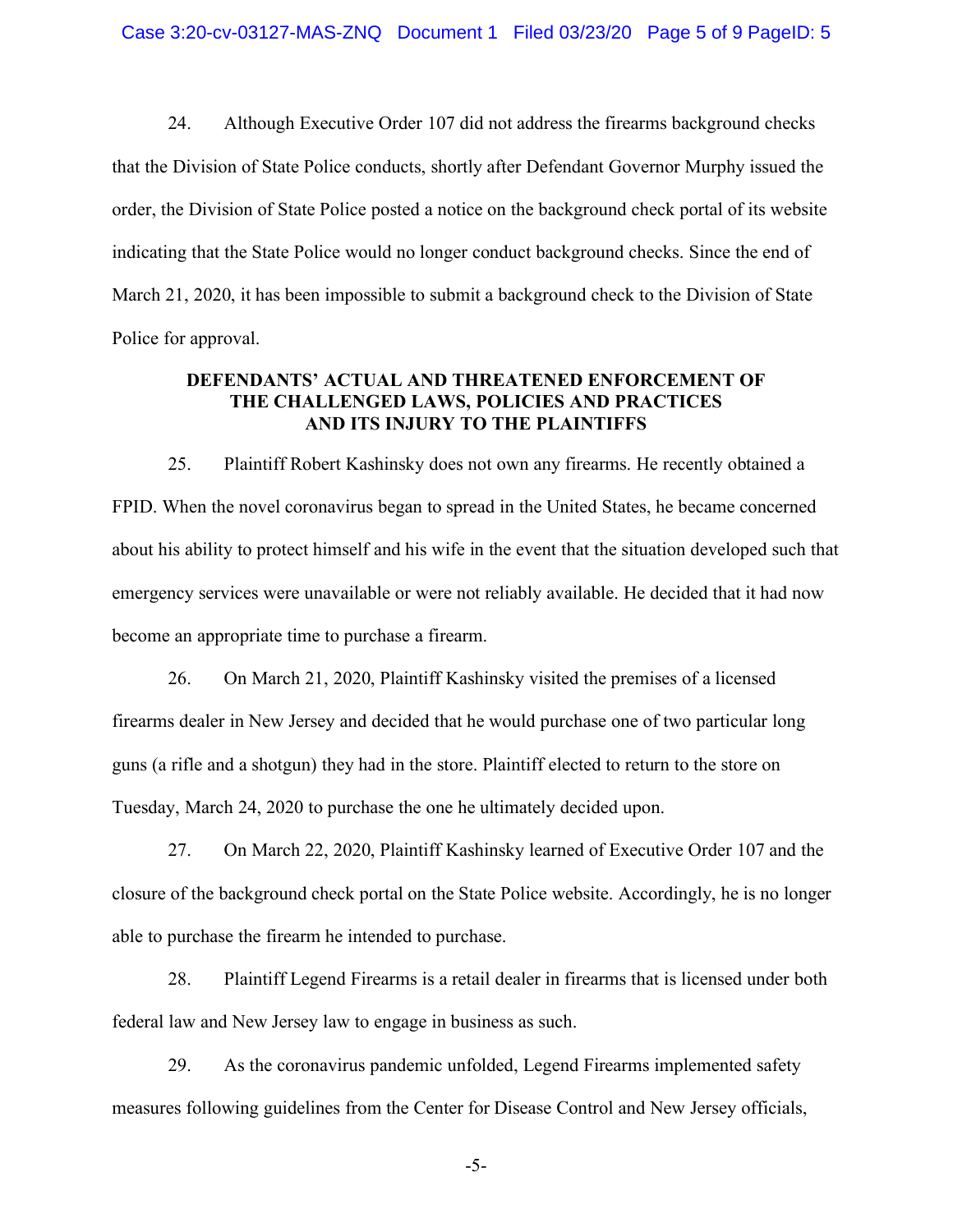#### Case 3:20-cv-03127-MAS-ZNQ Document 1 Filed 03/23/20 Page 6 of 9 PageID: 6

such as the routine cleansing of doorknobs and countertops, and a limitation of no more than 10 people in the store at once.

30. Now that Executive Order 107 has taken effect, Legend Firearms is no longer open to the public.

31. Since Executive Order 107 took effect, and since the Division of State Police made the background check portal unavailable, individuals have contacted Legend Firearms and expressed their desire to purchase firearms and ammunition for the purpose of personal protection. Legend Firearms has advised these people that it is no longer possible to conduct business or sell (or purchase) firearms or ammunition in New Jersey.

32. Furthermore, now that the Division of State Police has made the background check portal unavailable, there is no means for Legend Firearms to complete a firearms transaction in the course of a private (non-public) appointment.

33. But for Executive Order 107 and the closure of the State Police background check portal, Legend Firearms would continue to do business (under some set of restrictions and conditions), and it would be able to meet the demands of some or all of the people who contact it. At the situation now stands, Legend Firearms cannot meet any of these demands.

34. Plaintiff New Jersey Second Amendment Society ("NJ2AS") is a civil rights advocacy group dedicated to protection of the Second Amendment. NJ2AS has members across New Jersey that desire protect themselves and their constitutional rights. NJ2AS brings these claims on its own behalf and on behalf of its members.

35. Plaintiff Second Amendment Foundation, Inc. ("SAF") has over 650,000 members and supporters nationwide, including in the State of New Jersey. The purposes of SAF include promoting both the exercise of the right to keep and bear arms and education, research,

-6-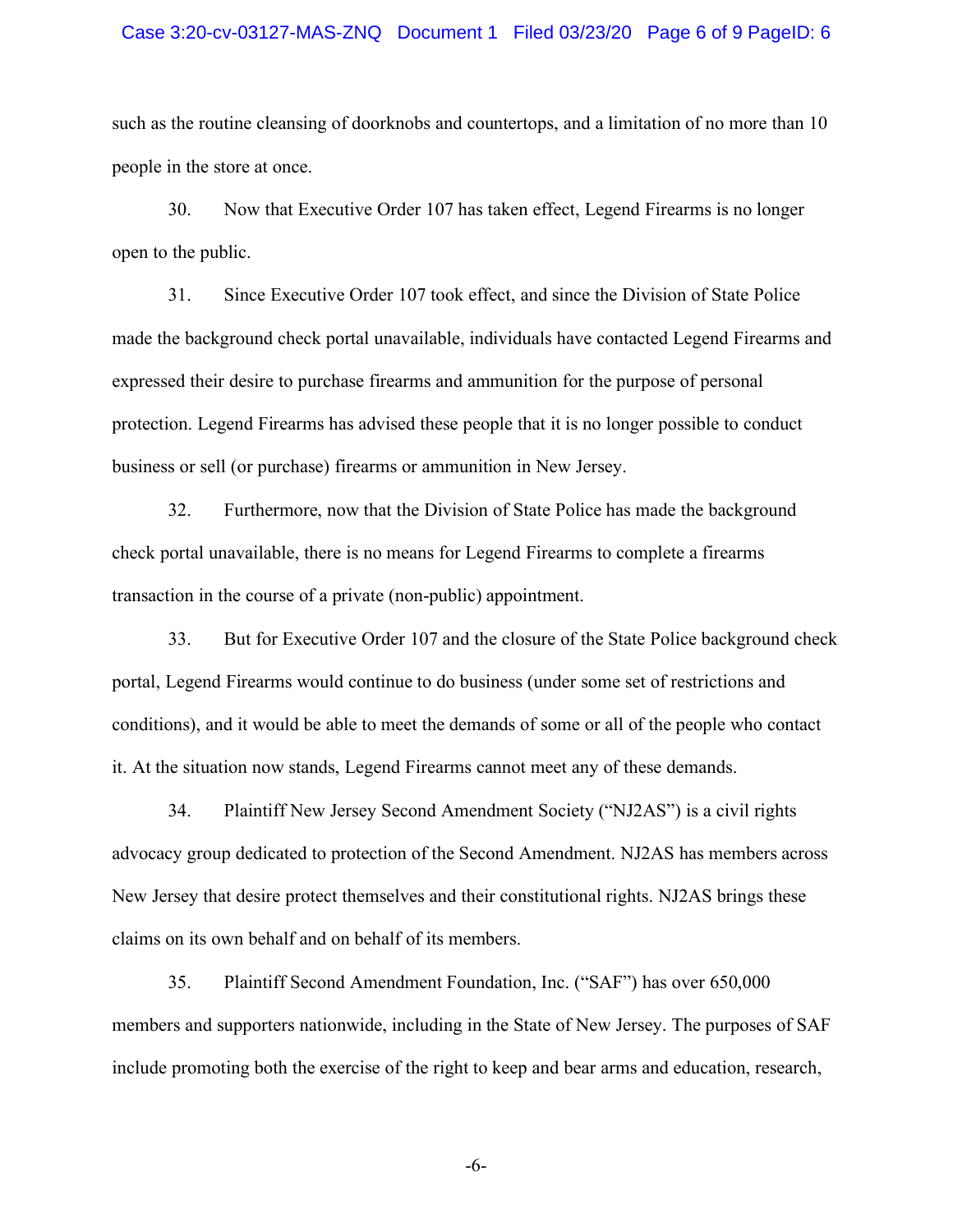#### Case 3:20-cv-03127-MAS-ZNQ Document 1 Filed 03/23/20 Page 7 of 9 PageID: 7

publishing, and legal action focusing on the constitutional right to privately own and possess firearms. SAF also promotes research and education on the consequences of abridging the right to keep and bear arms and on the historical grounding and importance of the right to keep and bear arms as one of the core civil rights of United States citizens. SAF brings these claims on its own behalf and on behalf of its members.

36. Defendant Governor Murphy is the Governor of New Jersey, who executed Executive Order 107, and who has authority to repeal or revise its terms to alleviate the injuries to the Plaintiffs. Defendant Governor Murphy is ready, willing and able to enforce the provisions of New Jersey law complained of herein against the Plaintiffs.

37. Defendant Colonel Callahan is the Superintendent of the State Police and the Director of Emergency Management, who has the authority (under Executive Order 107) "to make additions, amendments, clarifications, exceptions, and exclusions to th[e] list" of "essential" retail businesses. Defendant Colonel Callahan is ready, willing and able to enforce the provisions of New Jersey law complained of herein against the Plaintiffs. Moreover, as Superintendent of the State Police, Defendant Colonel Callahan is responsible for the decision by the State Police to make the background check portal unavailable.

### **CAUSE OF ACTION FOR DEPRIVATION OF CIVIL RIGHTS 42 U.S.C. § 1983**

38. Defendants' acts of prohibiting the operation of retail firearms businesses without regard to their manner of operation and of foreclosing any ability to access the background check portal prohibit law-abiding individuals from purchasing firearms or ammunition for the purpose of protecting themselves and their families (or for any other purpose). By their terms, these acts stand as a perpetual bar on firearms ownership.

-7-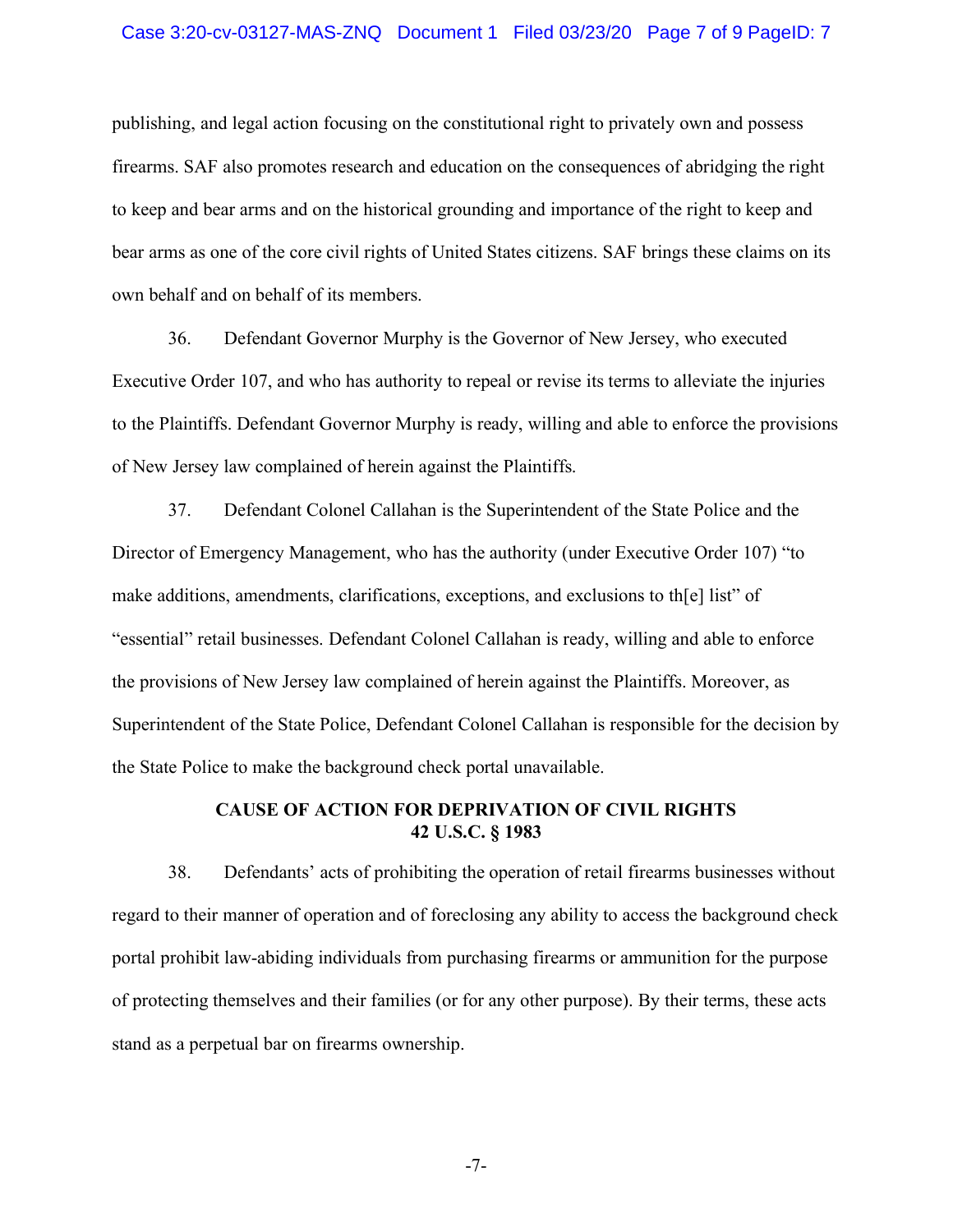### Case 3:20-cv-03127-MAS-ZNQ Document 1 Filed 03/23/20 Page 8 of 9 PageID: 8

39. While state and local governments have the power to reasonably regulate the keeping and bearing of arms, they do not have the power to prohibit the keeping and bearing of arms, nor do they have the power to close the channels of distribution by which people obtain firearms and ammunition.

40. Defendant Murphy's directive (in Executive Order 107) that all dealers in firearms and ammunition must close themselves to the public, without exception, stands as a perpetual ban on purchasing firearms and ammunition.

41. Defendants' policy or practice of making the State Police background check portal unavailable also stands as a perpetual ban on purchasing firearms and ammunition.

42. Defendants' ongoing threat to enforce Executive Order 107 against the Plaintiffs and/or the Plaintiffs' members, as well as their ongoing policy or practice of making the State Police background check portal unavailable, prevents the Plaintiffs and/or the Plaintiffs' members from purchasing and selling firearms and ammunition, thus causing injury and damage that is actionable under 42 U.S.C. § 1983.

#### **PRAYER**

WHEREFORE, Plaintiffs pray for the following relief:

- i. declaratory judgment that Executive Order 107 violates the Second and Fourteenth Amendments to the extent it operates to flatly prohibit the purchase and sale of firearms and ammunition;
- ii. a declaratory judgment that Defendants' policy or practice of making the State Police background check portal unavailable violates the Second and Fourteenth Amendments;
- iii. a preliminary and/or permanent injunction restraining Defendants and their officers, agents, servants, employees, and all persons in concert or participation with them who receive notice of the injunction, from enforcing Executive Order 107 to the extent it operates to flatly prohibit the purchase and sale of firearms and ammunition;